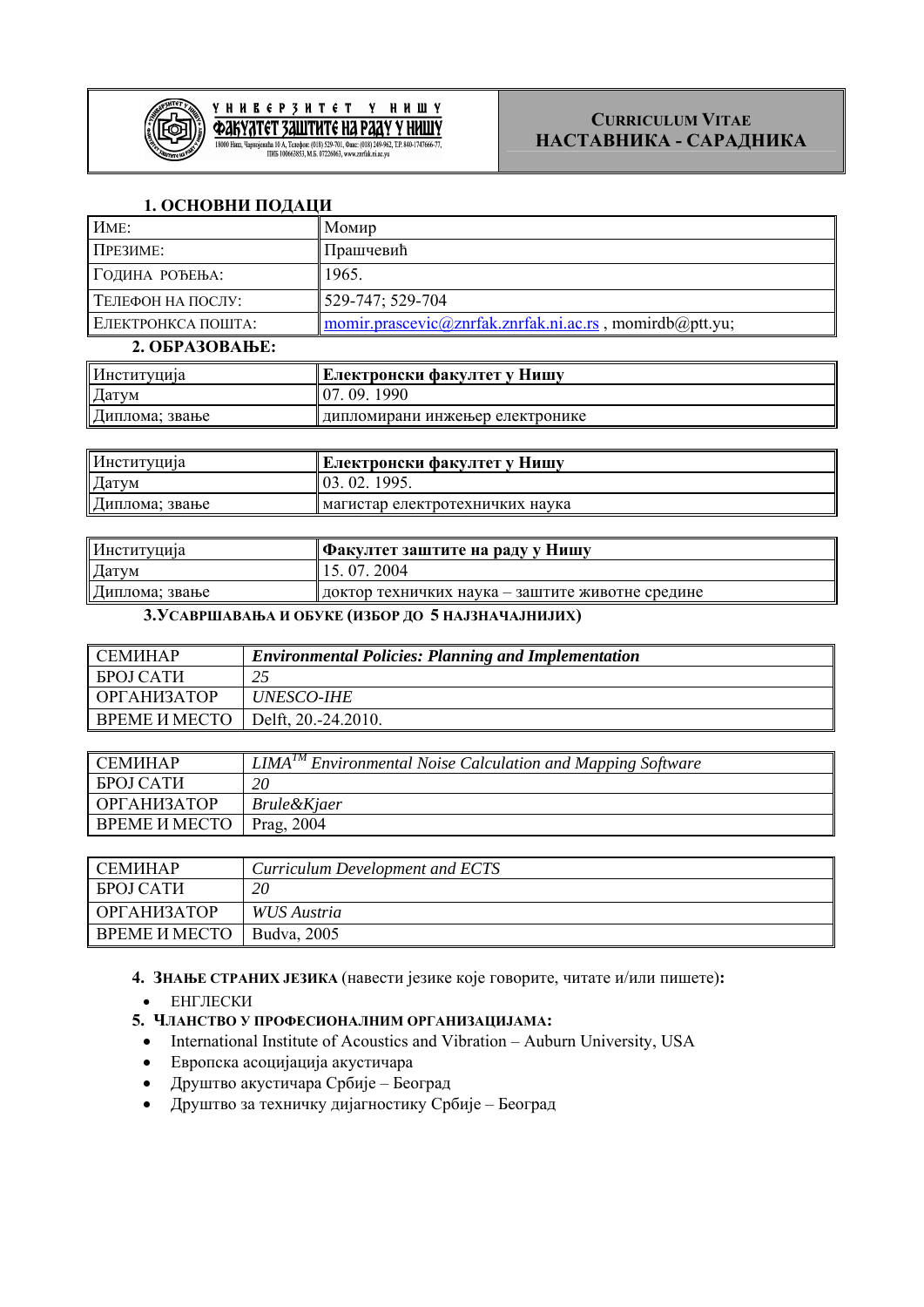# **6. ПРОФЕСИОНАЛНО ИСКУСТВО:**

| I BPEME       | $1991 - 1995$ .                 |
|---------------|---------------------------------|
| <b>MECTO</b>  | Ниш                             |
| ОРГАНИЗАЦИЈА  | Факултет заштите на раду у Нишу |
| ∥ РАДНО МЕСТО | асистент - приправник           |

| <b>BPEME</b>        | $1995 - 2004$ .                 |
|---------------------|---------------------------------|
| <b>MECTO</b>        | Ниш                             |
| <b>ОРГАНИЗАЦИЈА</b> | Факултет заштите на раду у Нишу |
| РАДНО МЕСТО         | асистент                        |

| <b>BPEME</b>        | $2005 - 2010$                   |
|---------------------|---------------------------------|
| <b>MECTO</b>        | Ниш                             |
| <b>ОРГАНИЗАЦИЈА</b> | Факултет заштите на раду у Нишу |
| РАДНО МЕСТО         | доцент                          |

| <b>BPEME</b>        | 2010 – до данас                 |
|---------------------|---------------------------------|
| MECTO               | Ниш                             |
| <b>ОРГАНИЗАЦИЈА</b> | Факултет заштите на раду у Нишу |
| РАДНО МЕСТО         | ванредни професор               |

## **7. УЧЕШЋЕ НА НАУЧНО-ИСТРАЖИВАЧКИМ И ДРУГИМ ПРОЈЕКТИМА** (ИЗБОР ДО 5 НАЈЗНАЧАЈНИЈИХ):

| ∥ BPEME                                | 2001-2004.                                                   |
|----------------------------------------|--------------------------------------------------------------|
| <b>MECTO</b>                           | Ниш                                                          |
| <b>ФИНАНСИРАЊЕ</b>                     | Министарство за науку, технологије и развој Републике Србије |
| HA3 <sub>MB</sub><br><b>I ΠΡΟJEKTA</b> | Рачунарски подржан развој пнеуматика                         |
| ПОЗИЦИЈА                               | истраживач                                                   |

| ∥ BPEME               | 2001-2003.                                                     |
|-----------------------|----------------------------------------------------------------|
| <b>MECTO</b>          | Ниш                                                            |
| <b>ФИНАНСИРАЊЕ</b>    | Министарство за науку, технологије и развој Републике Србије   |
| ∥ HA3ИB<br>∥ ПРОЈЕКТА | Оптимизација осцилаторне удобности малих пољопривредних машина |
| ПОЗИЦИЈА              | истраживач                                                     |

| <b>BPEME</b>        | 2006-2007.                                               |
|---------------------|----------------------------------------------------------|
| <b>MECTO</b>        | Ниш                                                      |
| <b>ФИНАНСИРАЊЕ</b>  | Министарство науке и заштите животне средине             |
| HA3ИB<br>∥ ПРОЈЕКТА | Интелигентно адаптивно управљање системима топлификације |
| ∥ ПОЗИЦИЈА          | истраживач                                               |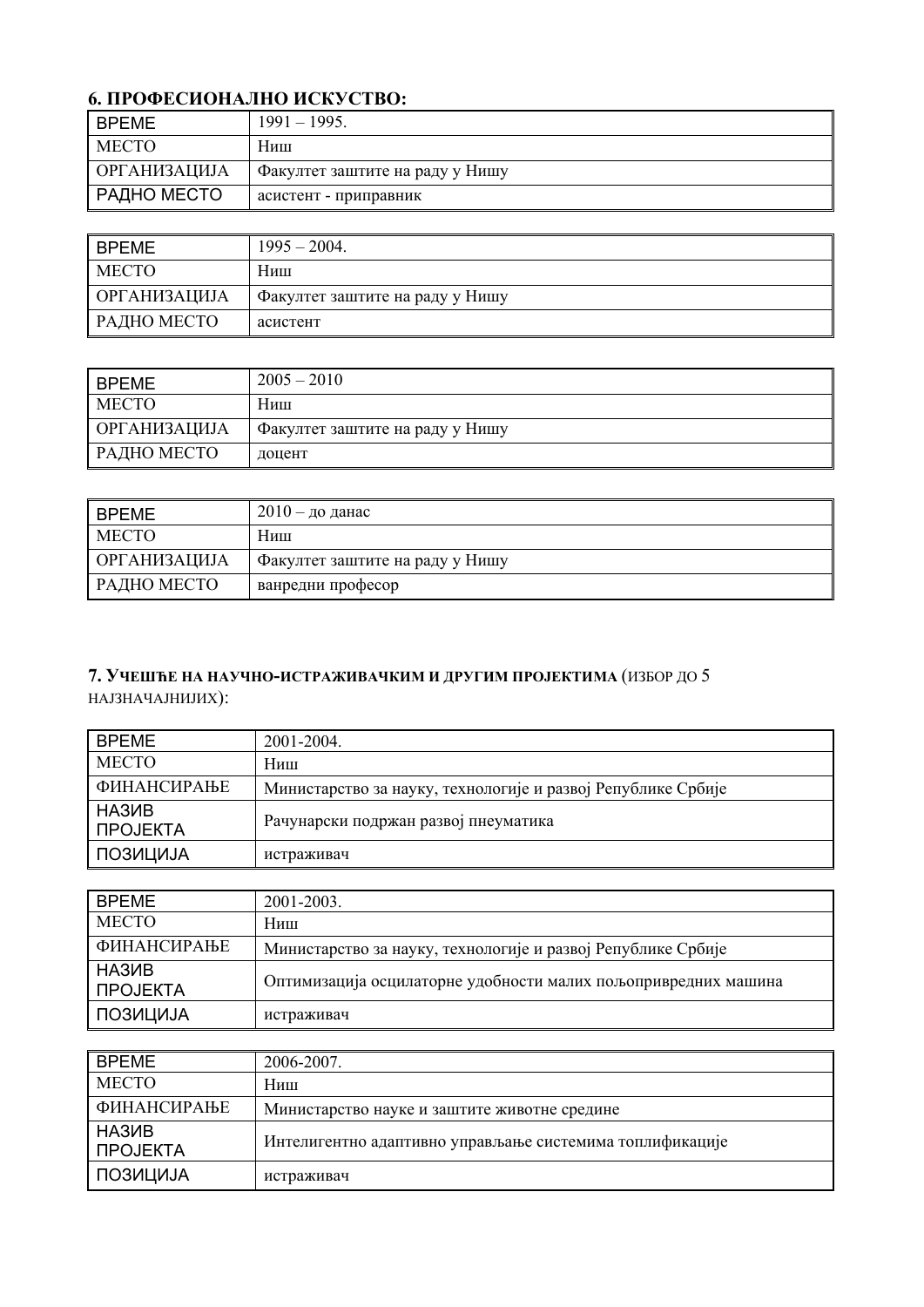| <b>BPEME</b>                    | $2011 -$                                                                                                                                           |
|---------------------------------|----------------------------------------------------------------------------------------------------------------------------------------------------|
| <b>MECTO</b>                    | Ниш                                                                                                                                                |
| <b>ФИНАНСИРАЊЕ</b>              | Министарство науке и просвете                                                                                                                      |
| HA3 <sub>MB</sub><br>∥ ПРОЈЕКТА | Унапређење система мониторинга и процене дуготрајне изложености<br>становништва загађујућим супстанцама у животној средини применом<br>неуро мрежа |
| ПОЗИЦИЈА                        | истраживач                                                                                                                                         |

| <b>BPEME</b>           | $2011 -$                                                           |
|------------------------|--------------------------------------------------------------------|
| <b>MECTO</b>           | Ниш                                                                |
| ФИНАНСИРАЊЕ            | Министарство науке и просвете                                      |
| I НАЗИВ<br>II ∏POJEKTA | Развој методологија и средстава за заштиту од буке урбаних средина |
| ∥ ПОЗИЦИЈА             | истраживач                                                         |

#### **8. РАДОВИ (ИЗБОР ОД 20 НАЈЗНАЧАЈНИЈИХ)**

- 1. М. Прашчевић, «Прилог развоју методе за валоризацију акустичке емисије извора буке двомикрофонском процедуром мерења интензитета звука у реалним условима», докторска дисертација, Факултет заштите на раду у Нишу, 2004, Ниш
- 2. М. Прашчевић, "Одређивање акустичких карактеристика апсорпционих материјала мерењем интензитета звука, Електронски факултет у Нишу, 1994, Ниш
- 3. M. Praščević, D. Cvetković, M. Milošević, "Determination of Absorption characteristics of Materials on Basis of Sound Intensity Measurement", Journal de Physique, pp. 159-162, 1994, France
- 4. D. Cvetković, M. Praščević, "Sound Insulation as Function Sound Intensity", Journal de Physique, pp. 155-159, 1994, France
- 5. M. Praščević, D. Cvetković, "Diagnostics of acoustic processes by intensity measurement", Facta Universitatis, Series: Working and Living Environmental Protection, pp. 9-16, 1997, Niš
- 6. M. Praščević, "Acoustic Emission Valorization of Tyres by Sound Intensity Method", The Scientific Journal FACTA UNIVERSITATES Series "Working and Living Environmental Protection", pp. 115-122, 2002, Niš
- 7. M. Praščević, D. Cvetković, D. Mihajlov, "A New Method of the Noise Emission Declaration Based on Sound Intensity Measurement", FACTA UNIVERSITATIS, Series: Working and Living Environmental Protection, pp. 445-454, 2005, Niš
- 8. D. Cvetković, M. Praščević, "Strategic Directions in Implementation of Environmental Noise Directive in International and National Regulations", FACTA UNIVERSITATIS, Series: Physics, Chemistry and Technology, pp. 21-34, 2006, Niš
- 9. D. Cvetković, M. Praščević, V. Stojanović, "Naiss Model for Traffic Noise Prediction", Facta Universitatis, Series: Working and Living Environmental protection, pp. 73-82, 1997, Niš
- 10. D. Cvetković, M. Manić, M. Praščević, S. Milutinović, "Acoustic comfort optimization of industrial hale using intelligent technology", Facta Universitatis, Series: Working and Living Environmental Protection, pp. 9-18, 1999, Niš
- 11. M. Manić, D. Cvetković, M. Praščević, "Intelligibility speech estimation using fuzzy logic inferencing", Facta Universitatis, Series: Working and Living Environmental Protection, pp. 27-38, 1999, Niš
- 12. D. Cvetković, M. Praščević, "Rating Noise Level As Environmental Noise Indicator", Facta Universitatis, Series: Working and Living Environmental Protection, pp. 39-50, 2000, Niš
- 13. М. Милошевић, М. Прашчевић, Д. Ћирић, "Гласна музика као фактор оштећења слуха", Наука техника безбедност, пп. 41-46, 1996, Београд
- 14. M. Praščević, D. Cvetković, D. Mihajlov, "Noise emission declaration by sound intensity method", Proceedings of Eleventh International Congress on Sound and Vibration (CD), pp. 3175-3182, 2004, St. Petersburg